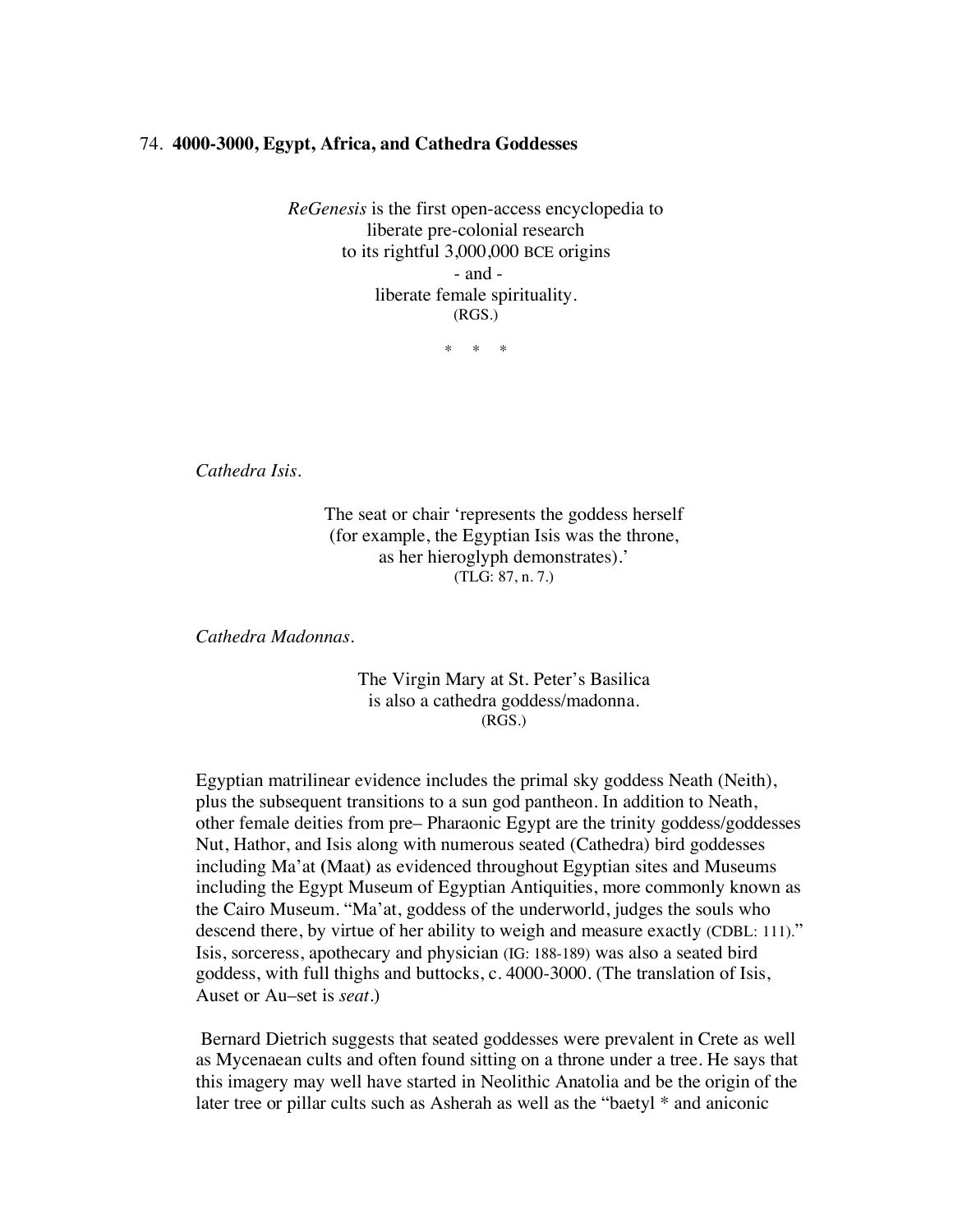divine representations in general." (TIGR: 8-9.)

\* (In addition to Greek *baetylus/baetyls*, also note Hebrew *Beth el* and Phoenician *beit* all translate as the 'house of the divine.')

Cathedra is defined as the official chair or throne of one in a position of prominence. Erich Neumann speaks of the seated goddess as the 'original form of the enthroned Goddess' (RG: 29; TGM: 98). As noted in *Re-Genesis* (1999), these 'throned' goddesses were envisioned and subsequently named, cathedra goddesses. This designation is illustrated throughout *Re-Genesis* via extensive GSA photographic images from: Anatolian Alaca Hüyük and Çatal Hüyük, plus Sicily, Egypt, Carthage, Cyprus, Sumer, Spain, Vinca, Greece, Poland, France, Canaan/Israel as well as St. Peter's Basilica in Rome (DM: 115-164; SGM: 32; TGG: 32-39; RG; RGS). (RGS: 7100- 6300, Cathedra Goddess of the Beasts, Çatal Hüyük).

Cathedra goddesses from Egypt include the seated bird goddess, Isis or Au–set, translated as *seat* and not infrequently nursing future kings and pharaohs. The seat or chair 'represents the goddess herself (for example, the Egyptian Isis was the throne, as her hieroglyph demonstrates)' (TLG: 87, n. 7). As discussed, the cathedra Goddess of the Beasts from Çatal Hüyük is seated in a chair or throne and in the birthing process. The Virgin Mary at St. Peter's Basilica is also a cathedra goddess/madonna. Bernard Dietrich adds two examples from Beth Shean and Troy VI (TIGR: 8-9). (Of special note is that Egypt and southwest Asia were in ongoing communications and maritime trade at this time. (TIGR: 8-9.)) Additionally, Dietrich speaks to the prevalence of throne goddesses in both Crete as well as Mycenaean rituals, saying that this iconography probably began in Neolithic Anatolia as the origin of the later tree or pillar cults as well as the "baetyl \* and aniconic divine representations in general" (TIGR: 8-9). Further discussion on the Anatolian cathedra goddess of the beasts to follow. (DM: 115-164; SGM: 32; TGG: 32-39; RGS). (RGS: 7100-6300, Cathedra Goddess of the Beasts, Çatal Hüyük).

• (Relative to Greek *baetylus/baetyls*, also note Hebrew *Beth el* – and – Phoinikian *beit all* mean the 'house of the divine.')

Further research on the transitions from goddesses depicted as primary deities to gods depicted as primary deities: 92,000, Qafzeh or Kafzeh Cave and Ochre Symbolism; 4400-2500, Kurgan Invasions; 3000-2780, Egyptian Bronze Age; 2686-2181, Old Kingdom; 2370-2316, Akkadian Enheduanna and Inanna's Hymns; 2300-2100, Edfu Egypt; 1450-1260, Hattusa and Yazilikaya, Anatolia; 1100-800, Iron Age; 1100-800, Mediterranean Dark Ages; 668-626, Sumerian Mythology; and 323-30, Kom Ombo Temple. (RGS.)

Also, CE entries: 325, Council of Nicaea and Goddesses and Gods; 431, Council of Ephesus and Virgin Mary, Anatolia; 570, Mohammed's Birth; and 1207-1273, Rumi and Mother. (RG.)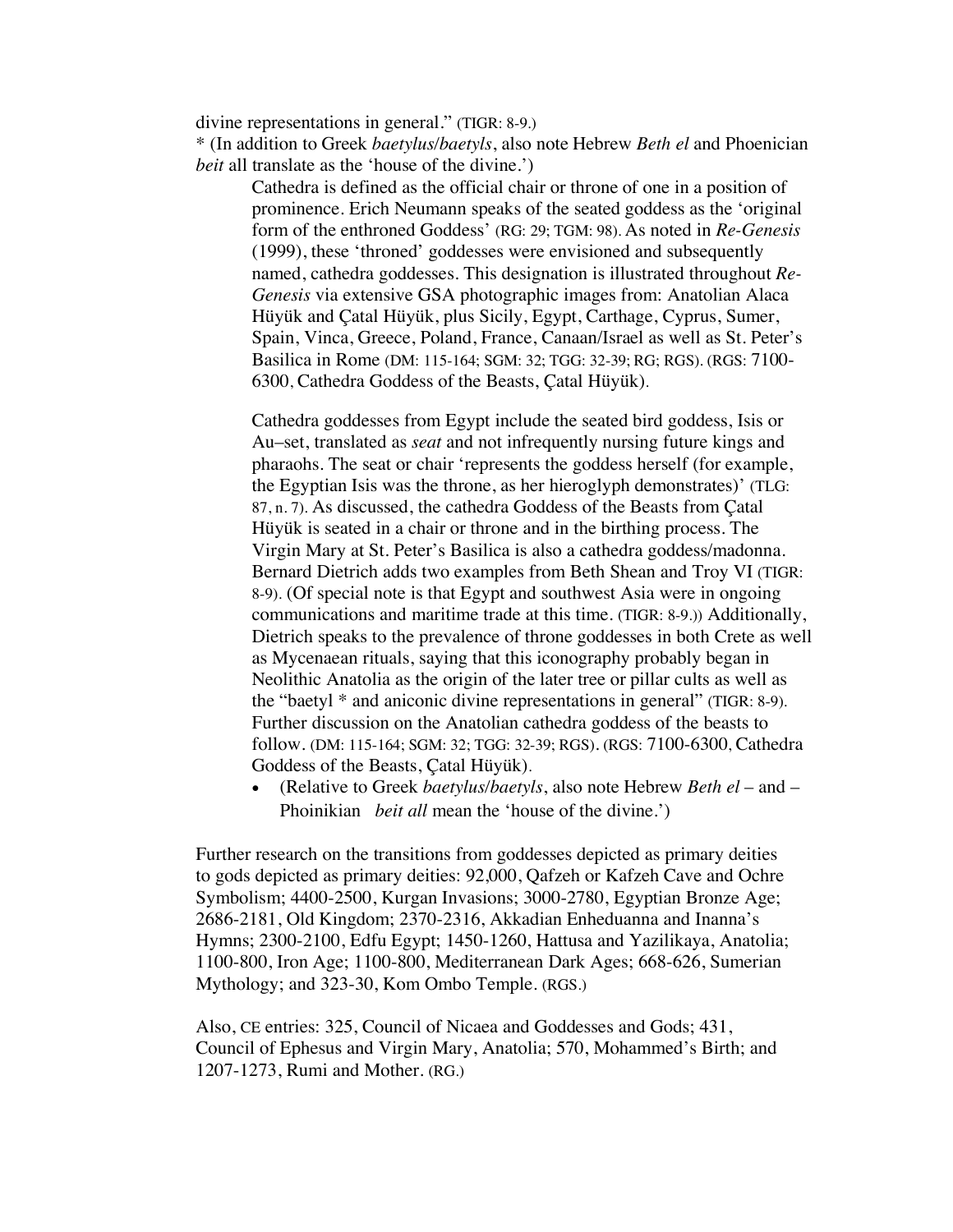Further Neith research: 664-525, Neith and Black Virgin at Sais Temple, Egypt; and 323-30, Temple Kom Ombo. (RGS.)

Further Isis research: 4000, Nile Bird Goddess, Egypt; 3000-2780, Egyptian Bronze Age/First Dynasty c. 3000; 3000, First Dynasty, Egypt; 1479-1425, Tuthmosis III, Egyptian King; and 370, Isis and Philae, Egypt. (RGS.)

Also, further research: 45, Plutarch and Isis; 376, Isis and Ostia, Rome; 391, Roman Pagan Rites Attacked; and 1600, Catholic Inquisition and Isiac Theology. (RG.)

Further cathedra goddesses research: 8300-4500, Sha'ar Hagolan (Sha'ar HaGolan); 7250-6150, Çatal Hüyük, Anatolia; 7100-6300, Cathedra Goddess of the Beasts; 5500-3500, Cucuteni (Tripolye) Culture, Eastern Europe; 5400-3500, Ancient Aphrodite: Chalcolithic or Copper Age; 3250, Scorpion Tableau, Earliest Egyptian Proto-Hieroglyphics; 3000-2000, Anatolia, Kubaba and the Hittites; 2500, Inanna, Holder of the Me; 2000, Asherah; 800-700, Kuntillet Ajrud and Khirbet El-Qom; 750-650, Cybele and King Midas, Anatolia; 550, Cathedra Goddess Kourotrophos, Megara Hyblaea, Sicily; and 400, Cathedra Goddess Isis. (RGS.)

Further bird goddess research: 8000/7000-5000, Early Neolithic; 6500-5600, Sesklo, Greece; 5500-3500, Cucuteni (Tripolye) Culture; 5500-4000, Dimini Culture Replaces Sesklo Culture; 5400-4100, Vinca Culture and Bird and Snake Culture; 5400-3700, Tisza Culture; 5000, Lengyel Culture Replaced Linearbandkeramik, Old Eastern Europe; 4000, Nile Bird Goddess, Egypt; 3000- 2780, Egyptian Bronze Age/First Dynasty c. 3000; 3000-2000, Anatolia; 3000, First Dynasty, Egypt; 2400, Lilith and Eve; and 370, Isis and Philae, Egypt. (RGS.)

Further Neith research: 4000-3000, Egypt, Africa, and Cathedra Goddesses; 664- 525, Neith and Temple at Sais, Egypt; and 323-30, Temple Kom Ombo, Egypt. (RGS.)

Further tree, baetyl, and pillar culture \* research: 7250-6150, Çatal Hüyük, Anatolia (Central Turkey); 7100-6300, Cathedra Goddess of the Beasts; 5200, Malta and Goza; 4000**,** Garden of Eden, Sacred Trees, and Pillar Cults; 2613- 2494, Hathor's Dendera (Denderah) Temple, Egypt; 2000, Asherah; 1800, Re-Visioning Goddess Sarah and Abraham; 1479-1425, Tuthmosis III, Egyptian King; 800,

Tanit (Also Taanit, Ta'anit, Tannit, or Tannin); 800-700, Kuntillet Ajrud and Khirbet El-Qom; and 100 Mecca, the Ka'aba and Sacred Stones. (RGS.) (Also see CE entry: 16<sup>th</sup> Century, Kabbalah.) (RG.)

\* Schmidt, Klaus, and Mirko Wittwar. *Göbekli Tepe: A Stone Age Sanctuary in South-Eastern Anatolia*. Berlin, Germany: Ex Oriente e.V., 2012. (GT.)

Further Egyptian research:

Bleeker, C. J. "Isis and Hathor: Two Ancient Egyptian Goddesses." *Book of*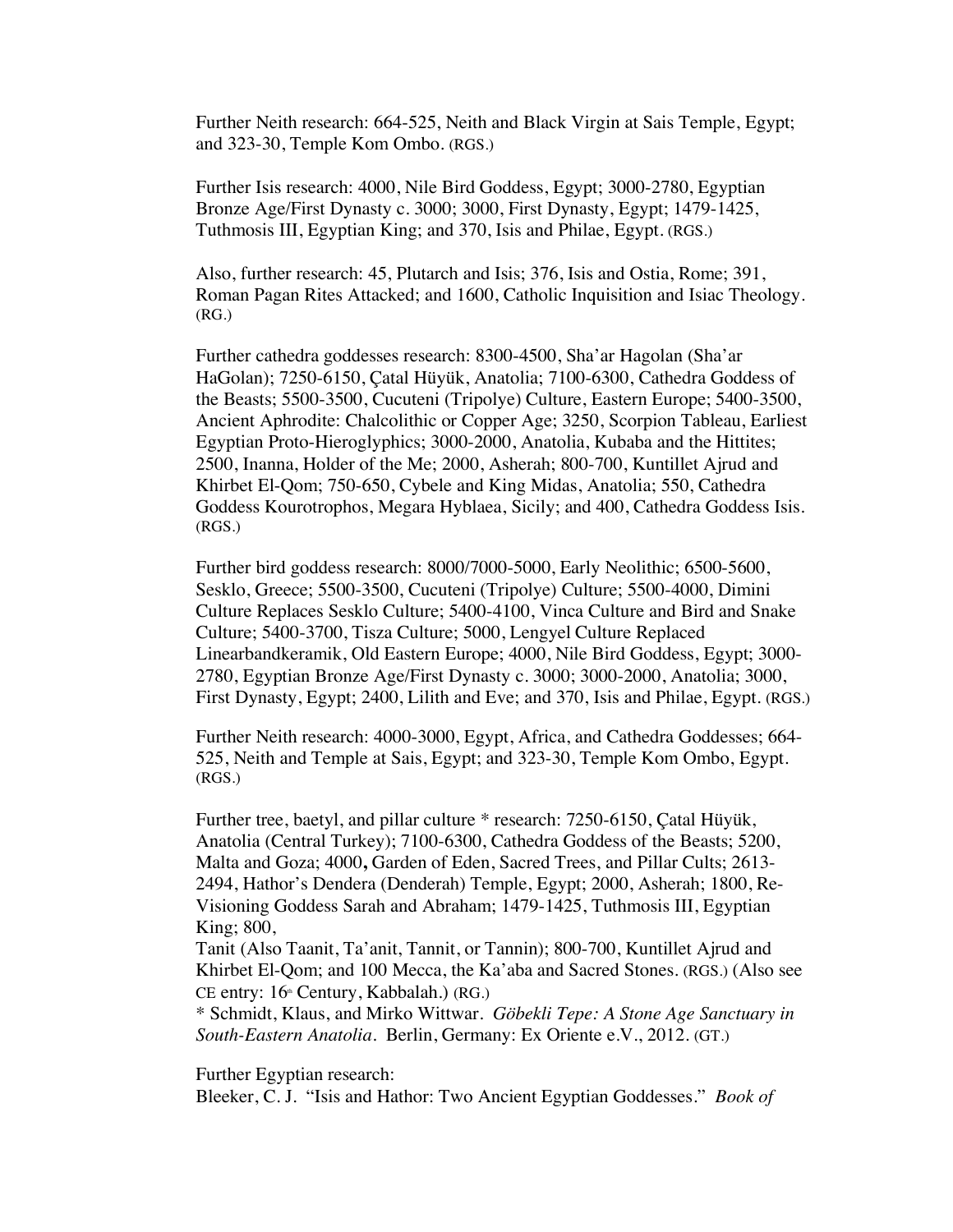*the Goddess, Past and Present: An Introduction to Her Religion.* Ed. Saul M. Olyan. New York, NY: Crossroads Press, 1988. 29-48. (IAH.)

- Budge, E. A. Wallace. *The Gods of the Egyptians.* New York, NY: Dover, 1969. (TGTE.)
	- \_\_\_\_\_\_. "Introduction." *The Book of the Dead: The Hieroglyphic Transcript and Translation into English of the Papyrus of Ani*. 1895. Avenel, NJ: Gramercy Books, 1994. (BD.)
- Edwards, Amelia Ann Blanford. "The Origin of Portrait Sculptures, and the History of the Ka." *Egypt and Its Monuments: Pharaohs, Fellahs and Explorers*. New York, NY: Harper & Bros., 1891. 113-156. (OPS.)
- Erman, Adolf. *Life in Ancient Egypt.* 1894. Tran. H. M. Tirard. London, England: Constable Publications, 1971. (LIAE.)
- Hornung, Erik. *Conceptions of God in Ancient Egypt: The One and the Many*. Ithaca, NY: Cornell University Press, 1982. (CGA.)
- Lubell, Winifred Milius. "Temples of the Great Goddess." *Heresies: A Feminist Publication on Art and Politics.* (Revised Edition). 2.1, Issue 5 (1982): 32-39. (TGG.)
- Lesko, Barbara S. *The Remarkable Women of Ancient Egypt*. Providence, RI: BC Scribe, 1987. (RW.)
- \_\_\_\_\_. Ed. *Women's Earliest Records: From Ancient Egypt and Western* 
	- *Asia*. Atlanta, GA: Scholars Press, 1989. (WER.)
- \_\_\_\_\_. *The Great Goddesses of Egypt*. Norman, OK: University of Oklahoma Press, 1999. (GGOE.)
- Showerman, Grant. *The Great Mother of the Gods*. 1902. Chicago, IL: Argonaut, 1969. (GMG.)
- Witt, Reginald Eldred. *Isis in the Graeco-Roman World*. *(Isis in the Ancient World.)* Ithaca, NY: Cornell University Press, 1971. (IG.)

IMAGE: NUT SARCOPHAGUS: MUSEUM OF EGYPTIAN ANTIQUITIES: CAIRO, EGYPT. PHOTO: © GSA. DESCRIPTION: SARCOPHAGUS OF NUT (GODDESS OF DEATH AND REBIRTH) IN KA POSTURE OF RAISED ARMS AND WEARING STAR STUDDED GOWN. SLIDE LOCATION EGYPT, SHEET 41, ROW 2, SLEEVE 5, SLIDE #376, BCE. CO\_EGY\_S41\_R2\_SL5\_S376.jpg

SHOT ON LOCATION: MUSEUM OF EGYPTIAN ANTIQUITIES: CAIRO, EGYPT. NOTE 1:

GOODISON SUGGESTS THAT THIS CELEBRATORY POSTURE IS ALSO SEEN IN THE SUN WORSHIP GESTURE OF EGYPTIAN ISIS AND NEPHTHYS (MHE: 92) AS WELL AS NUT. … THE KA POSTURE OF RAISED ARMS, DRAWING DOWN THE SUN/SKY ENERGY, IS FREQUENTLY DISCUSSED IN *RE*-*GENESIS.* KA POSTURE EXAMPLES INCLUDE THE CYPRIOT GODDESSES, THE CRETAN SNAKE GODDESS, AND APHRODITE (MHE: 92, 130, PLUS FIGS. 31 AND 98; RGS) (RGS: 4000, NILE BIRD GODDESS, EGYPT).

NOTE 2: FOR FURTHER INFORMATION ON ORANT POSTURE SEE: ANATI, EMMANUEL. *ROCK-ART IN CENTRAL ARABIA*. VOL. I. LOUVAIN, FRANCE: INSTITUT ORIENTALISTE, 1968. (RACA: 76-77, FIG. 43.) NOTE 3: NEITH (ALSO NEATH, NU, NUT, OR NUIT). NOTE 4: FIELDWORK PROJECT 1986.

IMAGE: NUT/HATHOR SARCOPHAGUS: BUBASTIS VILLAGE, EGYPT.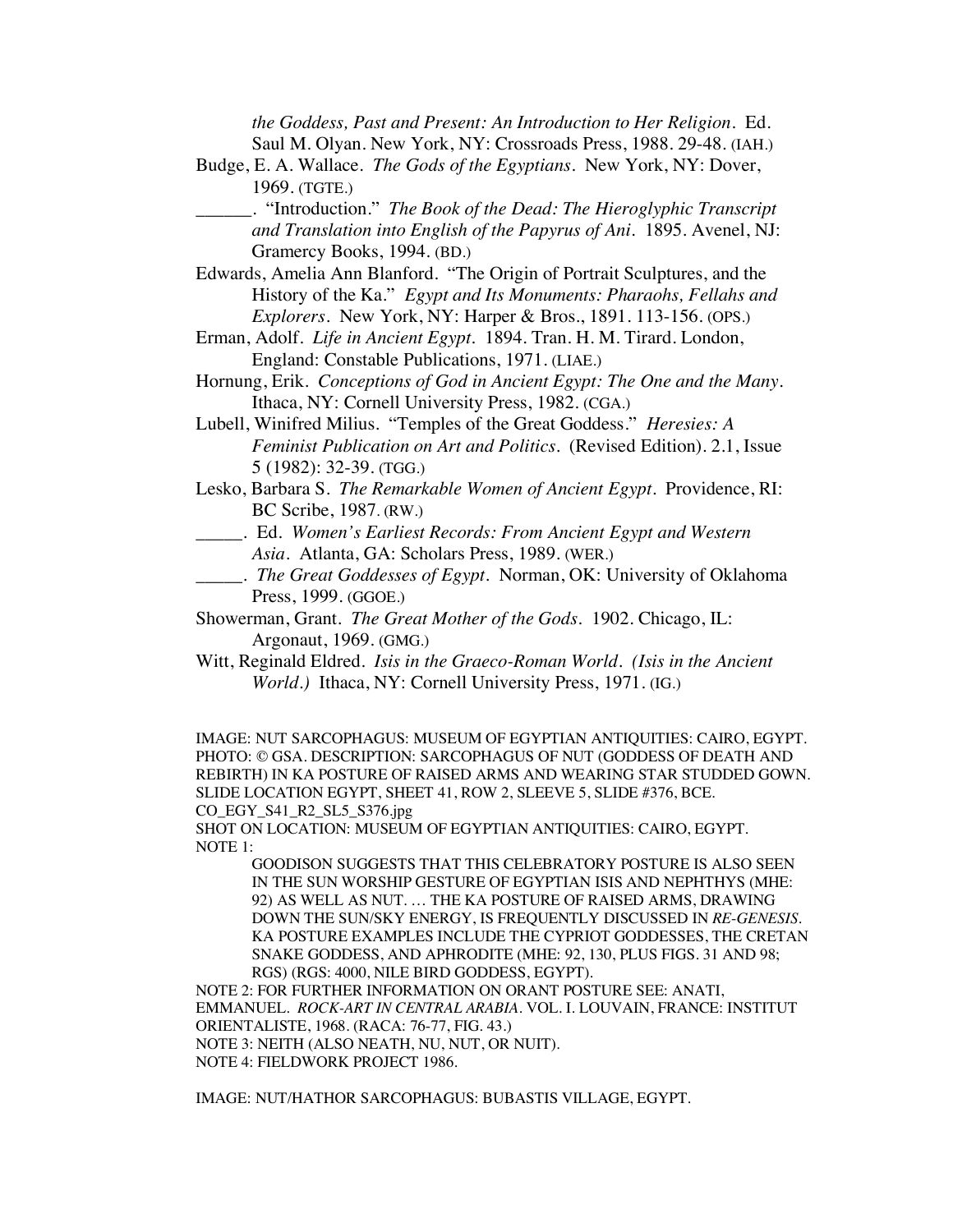PHOTO: © GSA. DESCRIPTION: SARCOPHAGUS OF GODDESS NUT (GODDESS OF DEATH AND REBIRTH) IN KA POSTURE OF RAISED ARMS FROM BUBASTIS VILLAGE, EGYPT.

SLIDE LOCATION EGYPT, SHEET 41, ROW 3, SLEEVE 3, SLIDE #379, BCE. CO\_EGY\_S41\_R3\_SL3\_S379.jpg

SHOT ON LOCATION: MUSÉE DU LOUVRE: PARIS, FRANCE.

NOTE 1: ALSO POSSIBLY CONFLATED HATHOR.

NOTE 2: KA POSTURE OF RAISED ARMS ALSO KNOWN AS CELEBRATION ORANT POSTURE (DM: 12; RGS).

NOTE 3: FOR SUGGESTED ILLUSTRATION AND FURTHER INFORMATION SEE, ANATI, EMMANUEL. *ROCK-ART IN CENTRAL ARABIA.* VOL. I. LOUVAIN, FRANCE: INSTITUT ORIENTALISTE, 1968. (RACA: 76-77, FIG. 43, PLATE XXIX.) NOTE 4:

WHEN A DEAD PERSON HAD DRAWN THEIR LAST BREATH, THE KA MADE ITS WAY TO 'THE BORDERS OF THE OTHER WORLD, WHERE A GREAT SYCAMORE TREE SPREAD ITS BRANCHES. HALF–HIDDEN IN THE FOLIAGE WAS THE GREAT GODDESS, THE MOTHER OF ALL, WAITING TO RECEIVE AND WELCOME THE KA, TO WHOM SHE GIVES FOOD AND WATER' (STWE: 127; RGS). THE FUNDAMENTAL TRANSLATION FOR THE KA IS USUALLY ENERGY AND THE BA IS SOUL (I.E. INDIVIDUAL SOUL) (STWE: 125; RGS). (SOURCE: ENTRY ABOVE.)

NOTE 5: FIELDWORK PROJECT 1980-1989.

IMAGE: SEATED LAW–GIVER GODDESS MAAT: KARNAK, EGYPT. PHOTO: © GSA. DESCRIPTION: HIEROGLYPHIC IMAGE OF SEATED CATHEDRA GODDESS MAAT WITH OSTRICH FEATHER AND ANKH (FEMALE SYMBOL OF ETERNAL LIFE – OR – BREATH OF LIFE).

SLIDE LOCATION EGYPT, SHEET 24, ROW 3, SLEEVE 4, SLIDE #86Y, BCE. CO\_EGY\_S24\_R3\_SL4\_S86Y.jpg

SHOT ON LOCATION: OPEN AIR MUSEUM: KARNAK, EGYPT.

NOTE 1: AN ICONOGRAPHIC INTERPRETATION OF THE CATHEDRA (THRONE) GODDESS MAAT INCLUDES HIEROS GAMOS. (APL: 2-23-1999.)

NOTE 2: "THE HIEROS GAMOS FROM WHENCE A ROYAL SOVEREIGN GETS HIS [OR HER] POWER AND THIS IS THE GODDESS HERSELF (APL: 2-23-1999)." NOTE 3: AS NOTED IN *RE-GENESIS,* 1999 (RG: 29, 44), THESE 'THRONED' GODDESSES

[SUCH AS MAAT] WERE ENVISIONED AND SUBSEQUENTLY NAMED, CATHEDRA GODDESSES.

NOTE 4: FIELDWORK PROJECT 1989.

PHOTO NOTE BELOW:

ALSO MAAT, SLIDE LOCATION EGYPT, SHEET 24, ROW 4, SLEEVE 1, SLIDE #90, BCE. CO\_EGY\_S24\_R4\_SL1\_S90.jpg

PHOTO NOTE BELOW: ALSO MAAT, SLIDE LOCATION EGYPT, SHEET 24, ROW 4, SLEEVE 2, SLIDE #90A, BCE.

CO\_EGY\_S24\_R4\_SL2\_S90A.jpg

IMAGE: SEATED LAW–GIVER GODDESS MAAT: KARNAK, EGYPT. PHOTO: © GSA. DESCRIPTION: HIEROGLYPHIC IMAGE OF SEATED CATHEDRA GODDESS MAAT WITH OSTRICH FEATHER AND ANKH (FEMALE SYMBOL OF ETERNAL LIFE – OR – BREATH OF LIFE). SLIDE LOCATION EGYPT, SHEET 24, ROW 4, SLEEVE 1, SLIDE #90, BCE. CO\_EGY\_S24\_R4\_SL1\_S90.jpg SHOT ON LOCATION: OPEN AIR MUSEUM: KARNAK, EGYPT. NOTE 1: AN ICONOGRAPHIC INTERPRETATION OF THE CATHEDRA (THRONE) GODDESS MAAT INCLUDES HIEROS GAMOS. (APL: 2-23-1999.)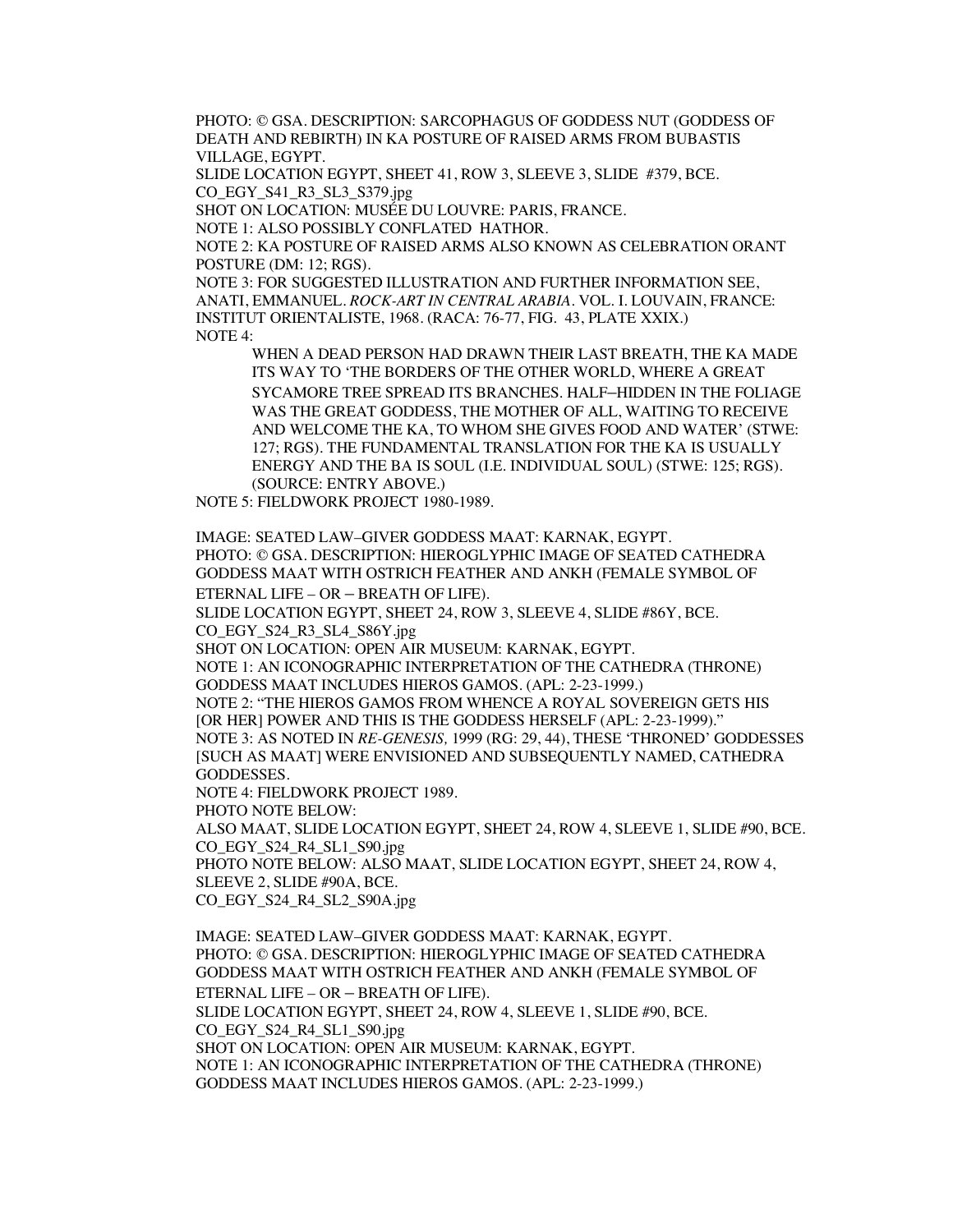NOTE 2: "THE HIEROS GAMOS FROM WHENCE A ROYAL SOVEREIGN GETS HIS [OR HER] POWER AND THIS IS THE GODDESS HERSELF (APL: 2-23-1999)." NOTE 3: AS NOTED IN *RE-GENESIS,* 1999 (RG: 29, 44), THESE 'THRONED' GODDESSES [SUCH AS MAAT] WERE ENVISIONED AND SUBSEQUENTLY NAMED, CATHEDRA GODDESSES.

NOTE 4: FIELDWORK PROJECT 1989.

PHOTO NOTE BELOW: MAAT, SLIDE LOCATION EGYPT, SHEET 24, ROW 4, SLEEVE 2, SLIDE #90A, BCE.

CO\_EGY\_S24\_R4\_SL2\_S90A.jpg

IMAGE: SEATED LAW–GIVER GODDESS MAAT: KARNAK, EGYPT. PHOTO: © GSA. DESCRIPTION: HIEROGLYPHIC IMAGE OF SEATED CATHEDRA GODDESS MAAT WITH OSTRICH FEATHER AND ANKH (FEMALE SYMBOL OF ETERNAL LIFE – OR – BREATH OF LIFE).

SLIDE LOCATION EGYPT, SHEET 24, ROW 4, SLEEVE 2, SLIDE #90A, BCE. CO\_EGY\_S24\_R4\_SL2\_S90A.jpg

SHOT ON LOCATION: OPEN AIR MUSEUM: KARNAK, EGYPT.

NOTE 1: AN ICONOGRAPHIC INTERPRETATION OF THE CATHEDRA (THRONE) GODDESS MAAT INCLUDES HIEROS GAMOS. (APL: 2-23-1999.)

NOTE 2: "THE HIEROS GAMOS FROM WHENCE A ROYAL SOVEREIGN GETS HIS [OR HER] POWER AND THIS IS THE GODDESS HERSELF (APL: 2-23-1999)." NOTE 3: AS NOTED IN *RE-GENESIS,* 1999 (RG: 29, 44), THESE 'THRONED' GODDESSES [SUCH AS MAAT] WERE ENVISIONED AND SUBSEQUENTLY NAMED, CATHEDRA GODDESSES.

NOTE 4: FIELDWORK PROJECT 1989.

IMAGE: CATHEDRA THRONE DEITY: UR, BABYLON. PHOTO: © GSA. DESCRIPTION: TERRACOTTA CATHEDRA THRONE DEITY, UR. SLIDE LOCATION NEAR EAST, SHEET 11, ROW 3, SLEEVE 3, SLIDE #13, 2000-1050 BCE.

CU\_NEA\_S11\_R3\_SL3\_S13.jpg

SHOT ON LOCATION: BRITISH MUSEUM: LONDON, ENGLAND.

NOTE 1: AN ICONOGRAPHIC INTERPRETATION OF THE CATHEDRA (THRONE) GODDESS INCLUDES HIEROS GAMOS. (APL: 2-23-1999.)

NOTE 2: "THE HIEROS GAMOS FROM WHENCE A ROYAL SOVEREIGN GETS HIS [OR HER] POWER AND THIS IS THE GODDESS HERSELF (APL: 2-23-1999)." NOTE 3: FIELDWORK PROJECT 1998-2002.

IMAGE: APHRODITE'S BLACK TRIANGULAR STONE (EGYPTIAN KA/ANKH) AT PAPHIAN SANCTUARY: KOUKLIA, CYPRUS.

PHOTO: © GSA. DESCRIPTION: COIN OF APHRODITE'S BLACK TRIANGULAR (VULVA-SHAPE) BAETYL **(**STONE), PAPHIAN SANCTUARY IN KOUKLIA, CYPRUS. (TRIANGLE/ANKH = FEMALE SIGN OF LIFE.)

SLIDE LOCATION CYPRUS, SHEET 3, ROW 2, SLEEVE 2, SLIDE #2, 198-217 AD. CU\_CYP\_S3\_R2\_SL2\_S2.

ON LOCATION: BRITISH MUSEUM: LONDON, ENGLAND.

NOTE 1: COMPARISON ALSO NOTED AT KING TUT EXHIBIT, DE YOUNG MUSEUM (SF CA) ON 6-27-09.

NOTE 2: AN ICONOGRAPHIC INTERPRETATION OF THE ANKH INCLUDES HIEROS GAMOS. (APL: 2-23-1999.)

NOTE 3: "THE HIEROS GAMOS FROM WHENCE A ROYAL SOVEREIGN GETS HIS [OR HER] POWER AND THIS IS THE GODDESS HERSELF (APL: 2-23-1999)."

NOTE 4: "THE KA IS ALSO THE GENERIC SYMBOL FOR THE FEMALE, THE PLANET *VENUS,* AND THE EGYPTIAN ANKH (RGS)." (SOURCE IS ENTRY ABOVE.) NOTE 5: FIELDWORK PROJECT 2002.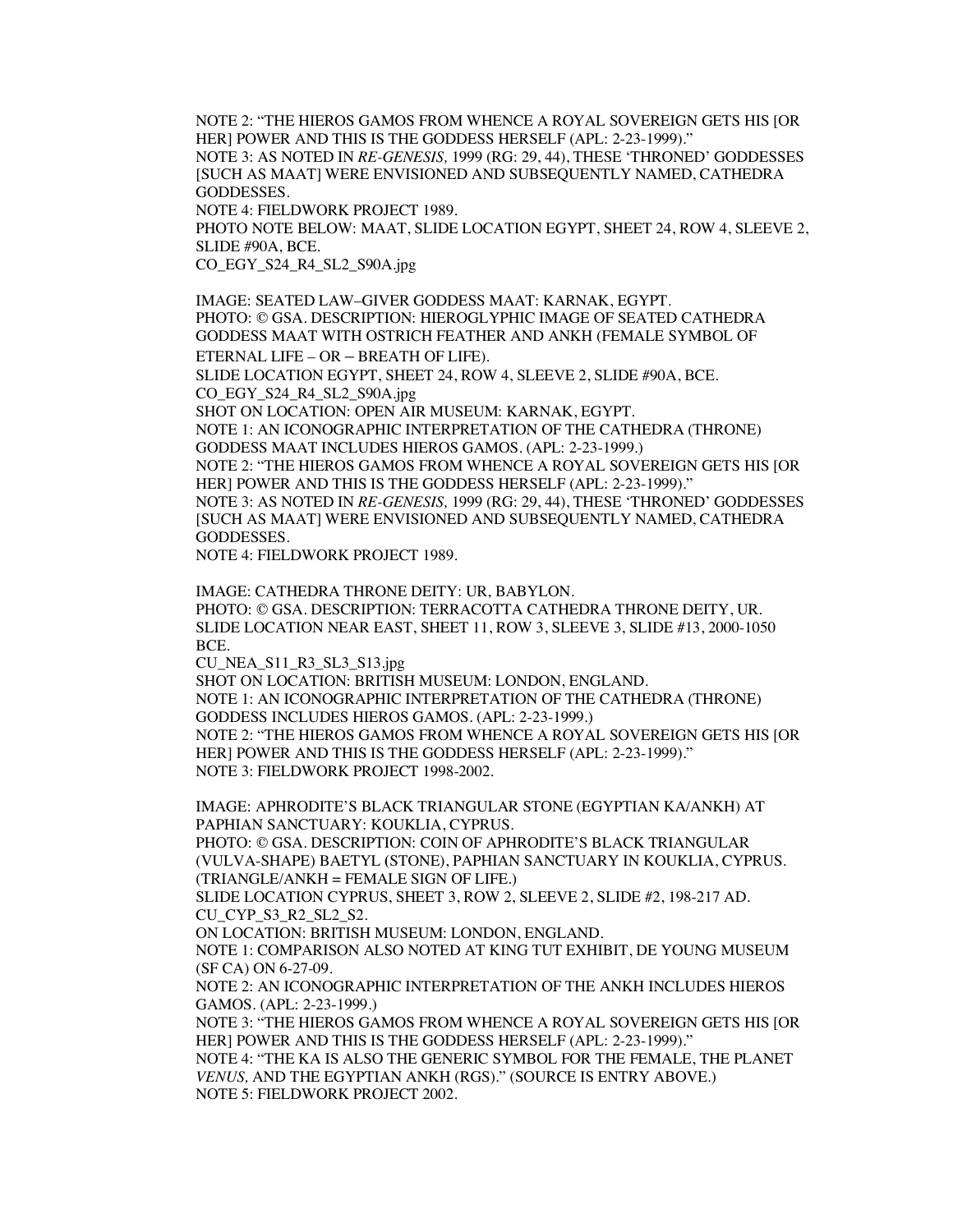IMAGE: GODDESS MAAT: KARNAK, EGYPT.

PHOTO: © GSA. HIEROGLYPHIC IMAGE OF SEATED CATHEDRA GODDESS MAAT WITH OSTRICH FEATHER AND ANKH (FEMALE SYMBOL OF ETERNAL LIFE – OR – BREATH OF LIFE).

SLIDE LOCATION EGYPT, SHEET 24, ROW 4, SLEEVE 2, SLIDE #90A, BCE. CO\_EGY\_S24\_R4\_SL2\_S90A.jpg

SHOT ON LOCATION: OPEN AIR MUSEUM: KARNAK, EGYPT.

NOTE 1: AN ICONOGRAPHIC INTERPRETATION OF CATHEDRA (THRONE) GODDESS MAAT INCLUDES HIEROS GAMOS. (APL: 2-23-1999.)

NOTE 2: "THE HIEROS GAMOS FROM WHENCE A ROYAL SOVEREIGN GETS HIS [OR HER] POWER AND THIS IS THE GODDESS HERSELF (APL: 2-23-1999)." NOTE 3: FIELDWORK PROJECT 1989.

IMAGE: GODDESS MAAT WITH OSTRICH FEATHER: KARNAK, EGYPT. PHOTO: © GSA. DESCRIPTION: HIEROGLYPHIC KA IMAGE OF CATHEDRA GODDESS MAAT WITH OSTRICH FEATHER, SPIRAL AND WATER SYMBOL. SLIDE LOCATION EGYPT, SHEET 24, ROW 4, SLEEVE 1, SLIDE #90, BCE. CO\_EGY\_S24\_R4\_SL1\_S90.jpg SHOT ON LOCATION: OPEN AIR MUSEUM: KARNAK, EGYPT. NOTE 1: AN ICONOGRAPHIC INTERPRETATION OF CATHEDRA (THRONE) GODDESS

MAAT INCLUDES HIEROS GAMOS. (APL: 2-23-1999.) NOTE 2: "THE HIEROS GAMOS FROM WHENCE A ROYAL SOVEREIGN GETS HIS [OR HER] POWER AND THIS IS THE GODDESS HERSELF (APL: 2-23-1999)."

NOTE 3: FIELDWORK PROJECT 1989.

IMAGE: CATHEDRA MAAT, WHO 'BREATHES LIFE INTO THE BEGINNING OF LIFE': LUXOR, EGYPT.

PHOTO: © GSA. DESCRIPTION: RELIEF OF CATHEDRA (ENTHRONED) MAAT WITH FEATHER AND TWO BREASTS ABOVE AND BELOW AT LUXOR TEMPLE, EGYPT. SLIDE LOCATION EGYPT, SHEET 28, ROW 3, SLEEVE 5, SLIDE #133C, BCE. CO\_EGY\_S28\_R3\_SL5\_S133C.jpg

SHOT ON LOCATION: LUXOR TEMPLE: EGYPT.

NOTE 1: "EGYPTIAN MAAT OF TRUTH AND JUSTICE WHO NOT ONLY REBIRTHS THE GODS, BUT 'BREATHES LIFE INTO THE BEGINNING OF LIFE (MG: 260-63; RGS)' (RGS: 2500, INANNA, HOLDER OF THE ME).

NOTE 2: AN ICONOGRAPHIC INTERPRETATION OF THE CATHEDRA (THRONE), ANKH, AND THE ROYAL WEDJAT (URAEUS) INCLUDES HIEROS GAMOS. (APL: 2-23- 1999.)

NOTE 3: CATHEDRA (ENTHRONED). "THE FEMALE POWER BEHIND THE THRONE – BE IT THAT OF A QUEEN, PRINCESS OR GODDESS (CK: F1; RGS)." NOTE 4: "THE HIEROS GAMOS FROM WHENCE A ROYAL SOVEREIGN GETS HIS [OR HER] POWER AND THIS IS THE GODDESS HERSELF (APL: 2-23-1999)."

NOTE 5: WEDJAT OR WADJET IS ALSO KNOWN AS EDJO, UDJO, OR BUTO. NOTE 6: FIELDWORK PROJECT 1989.

IMAGE: NEITH, SHE TO WHOM ALL MUST RETURN: CAIRO, EGYPT. PHOTO: © GSA. DESCRIPTION: SEATED CATHEDRA NEITH. SLIDE LOCATION EGYPT, SHEET 24, ROW 4, SLEEVE 3, SLIDE #90B, BCE. CO\_EGY\_S24\_R4\_SL3\_S90B.jpg SHOT ON LOCATION: MUSEUM OF EGYPTIAN ANTIQUITIES: CAIRO, EGYPT. NOTE 1:

EGYPTIANS APPARENTLY ADHERED TO THE THEORY THAT THE *DIVINE SPARK* OR *KA,* LEAVES THE BODY AT DEATH AND RETURNS TO ITS DIVINE KA ORIGIN (OPS: 130). AS NEITH'S RECORDED FUNERAL RESPONSIBILITIES